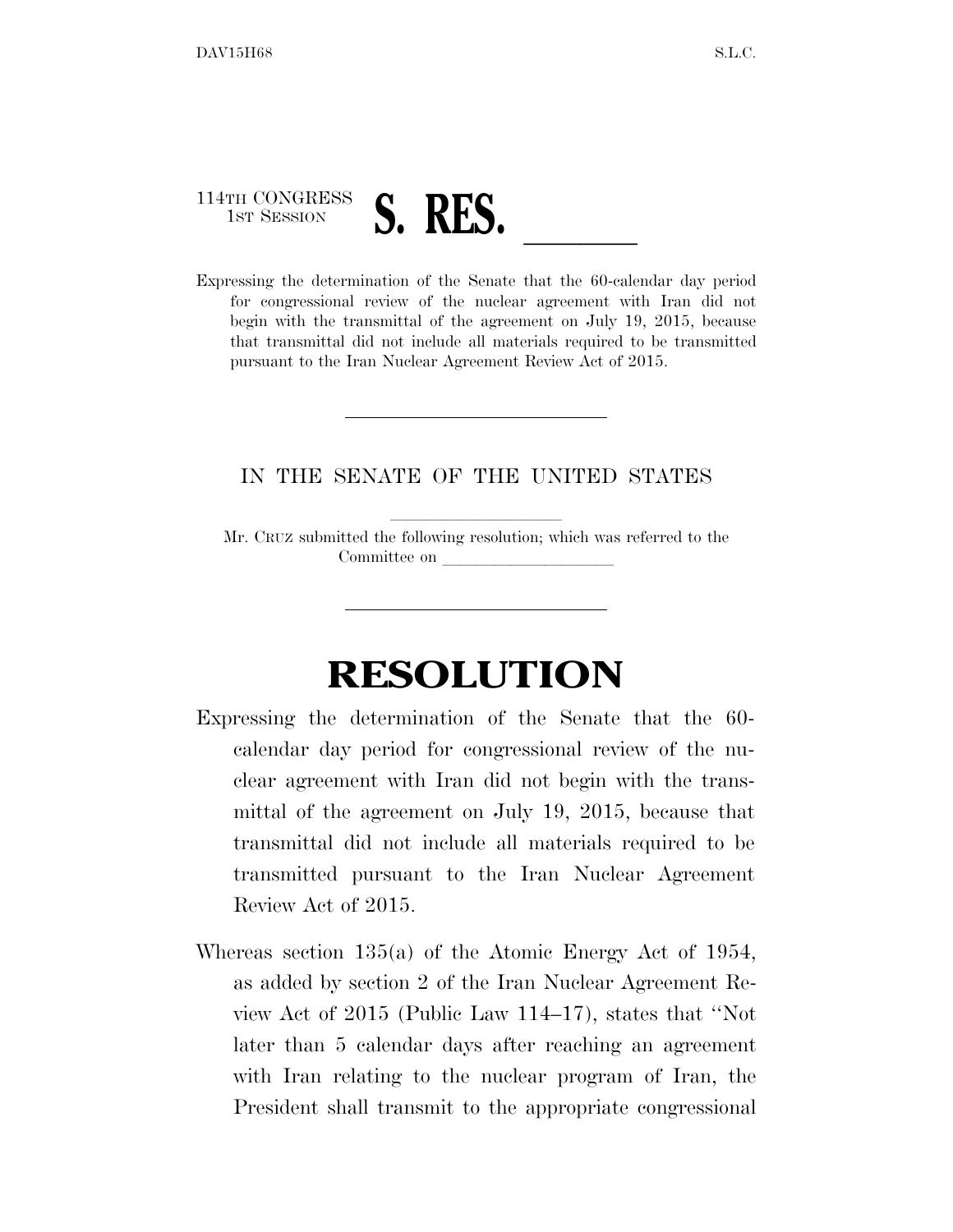DAV15H68 S.L.C.

2

committees and leadership. . .the agreement, as defined in subsection  $(h)(1)$ , including all related materials and annexes;'';

- Whereas, under section  $135(h)(1)$  of such Act (as so added), the term ''agreement'' is defined as ''an agreement related to the nuclear program of Iran that includes the United States, commits the United States to take action, or pursuant to which the United States commits or otherwise agrees to take action, regardless of the form it takes, whether a political commitment or otherwise, and regardless of whether it is legally binding or not, including any joint comprehensive plan of action entered into or made between Iran and any other parties, and any additional materials related thereto, including annexes, appendices, codicils, side agreements, implementing materials, documents, and guidance, technical or other understandings, and any related agreements, whether entered into or implemented prior to the agreement or to be entered into or implemented in the future.'';
- Whereas section  $135(b)(1)$  of such Act (as so added) states that ''During the 30-calendar day period following transmittal by the President of an agreement pursuant to subsection (a), the Committee on Foreign Relations of the Senate and the Committee on Foreign Affairs of the House of Representatives shall, as appropriate, hold hearings and briefings and otherwise obtain information in order to fully review such agreement.'';
- Whereas section  $135(b)(2)$  of such Act (as so added) states that ''The period for congressional review under paragraph (1) shall be 60 calendar days if an agreement, including all materials required to be transmitted to Congress pursuant to subsection  $(a)(1)$ , is transmitted pursu-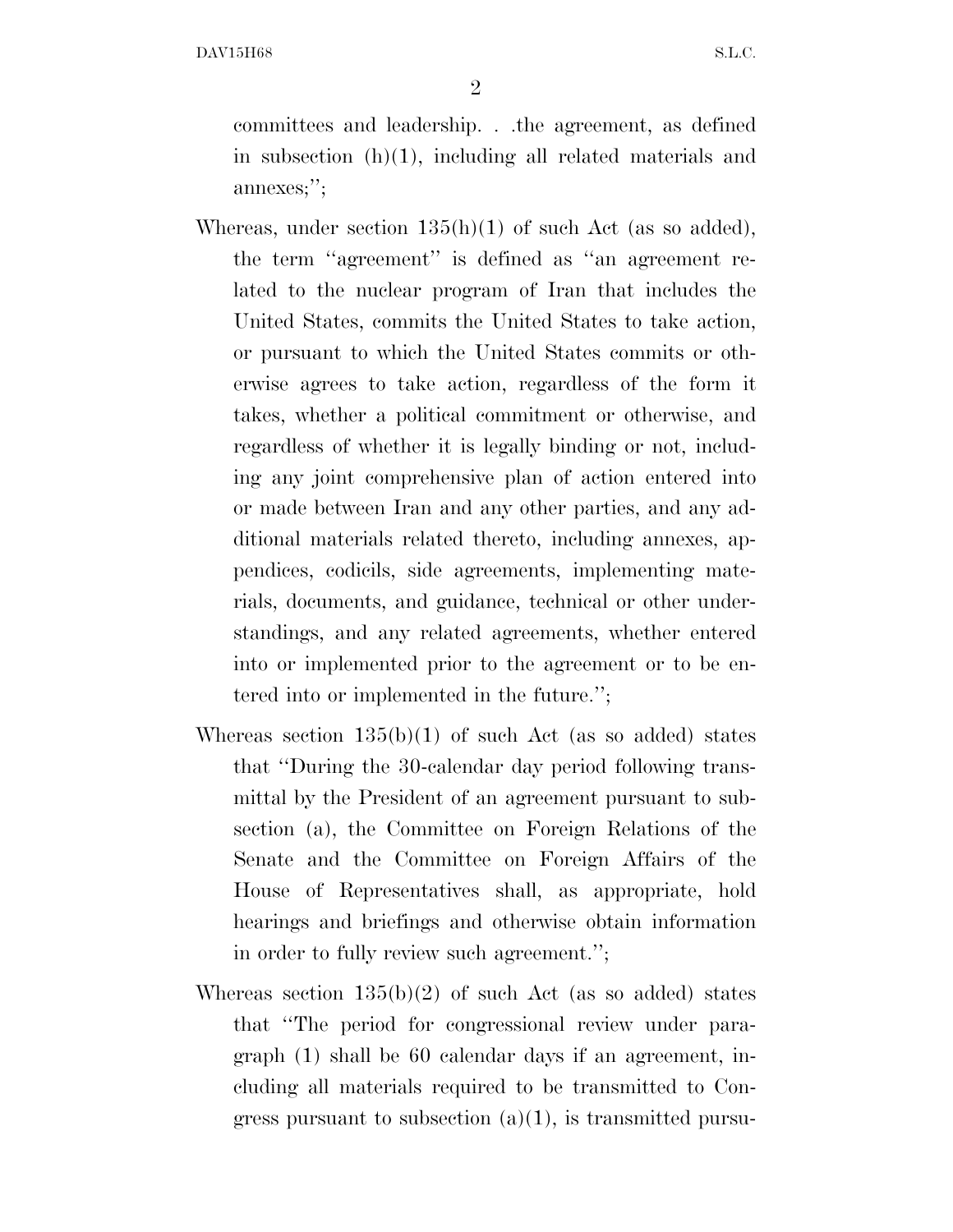DAV15H68 S.L.C.

3

ant to subsection (a) between July 10, 2015, and September 7, 2015.'';

- Whereas section 135(b)(3) of such Act (as so added) states that ''prior to and during the period for transmission of an agreement in subsection  $(a)(1)$  and during the period for congressional review provided in paragraph (1), including any additional period as applicable under the exception provided in paragraph (2), the President may not waive, suspend, reduce, provide relief from, or otherwise limit the application of statutory sanctions with respect to Iran under any provision of law or refrain from applying any such sanctions pursuant to an agreement described in subsection (a).";
- Whereas the Joint Comprehensive Plan of Action was agreed to on July 14, 2015, by the nations of China, France, Russia, the United Kingdom, Germany, the United States, and Iran;
- Whereas the Department of State asserted that it had transmitted to Congress the Joint Comprehensive Plan of Action, its annexes, and related materials on July 19, 2015;
- Whereas Senator Tom Cotton of Arkansas and Congressman Mike Pompeo of Kansas were informed by officials from the International Atomic Energy Agency of additional side agreements with Iran that were not included in the Department of State's transmission to Congress;
- Whereas guidance materials related to sanctions relief, sanctions interpretations, and licensing policy described in the Joint Comprehensive Plan of Action were not included in the Department of State's transmission to Congress; and
- Whereas the integrity of the proceedings of the Senate is compromised by the inability of the Senate and its com-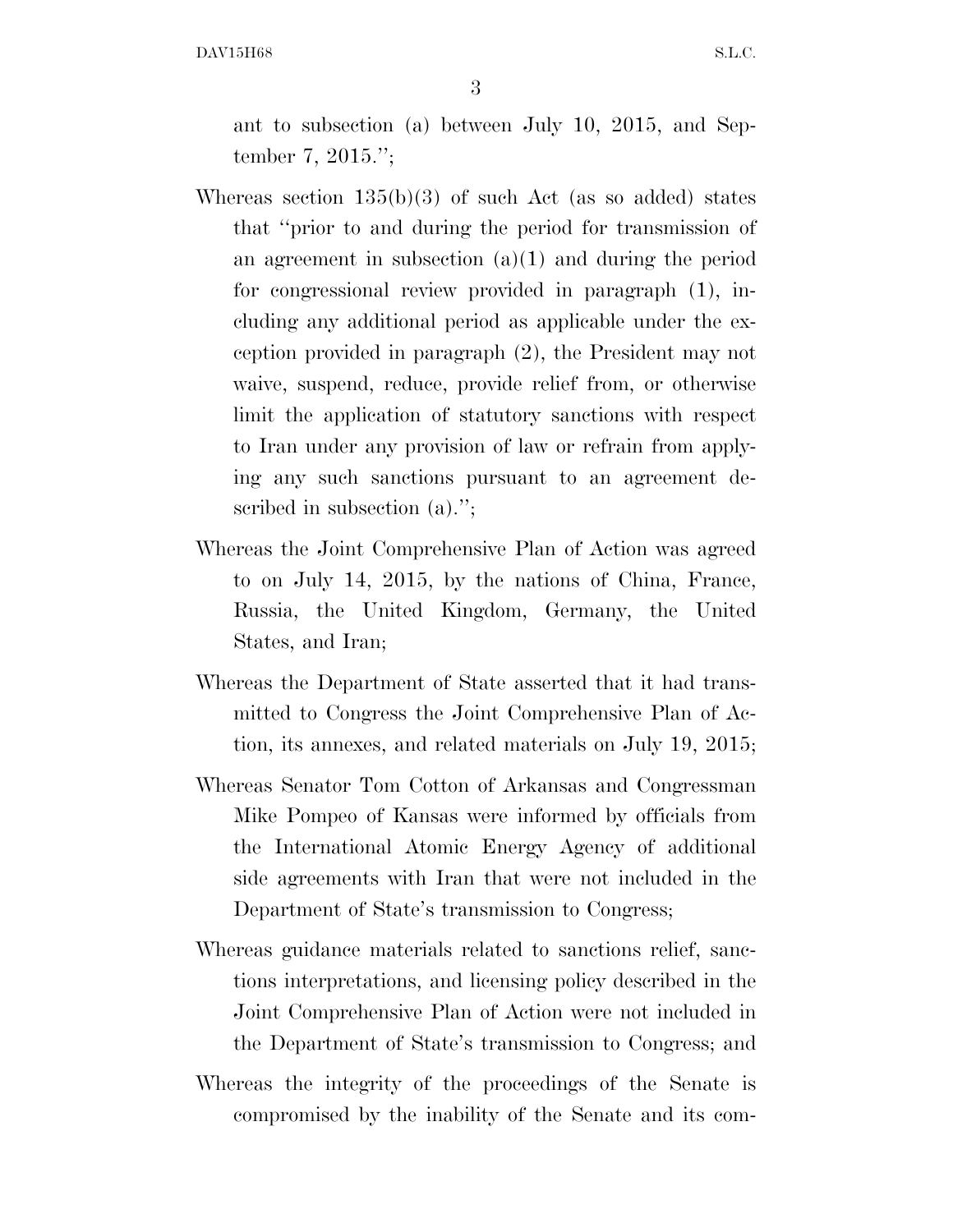mittees to carry out the review provided under section 135(b)(3) of the Atomic Energy Act of 1954 because of the absence of all documents required to be transmitted under that section: Now, therefore, be it

 *Resolved,* That it is the determination of the Senate that—

3 (1) for purposes of section  $135(b)(2)$  of the Atomic Energy Act of 1954, as added by section 2 of the Iran Nuclear Agreement Review Act of 2015 (Public Law 114–17), the 60-calendar day period for congressional review of the agreement with Iran re- lating to the nuclear program of Iran did not begin with the transmittal of the agreement on July 19, 2015, because that transmittal did not include all materials required to be transmitted under the defi- nition of the term ''agreement'' under section  $13 \qquad 135(h)(1)$  of such Act (as so added), including spe- cifically side agreements with Iran and United States Government-issued guidance materials in re-lation to Iran; and

 (2) the 60-calendar day period for review of such agreement in the Senate cannot be considered to have begun until the Majority Leader certifies that all of the materials required to be transmitted under the definition of the term ''agreement'' under such Act, including any side agreements with Iran